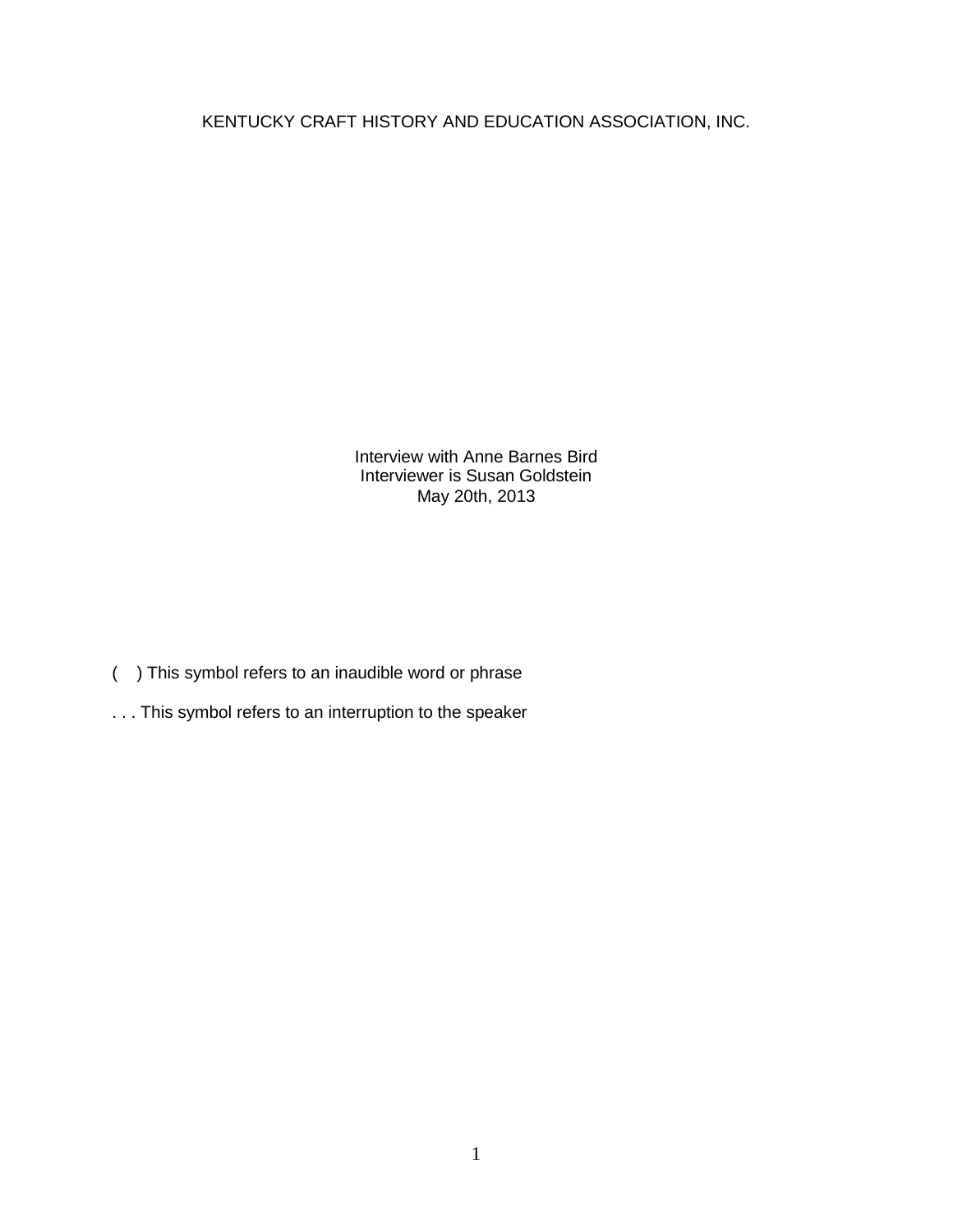Goldstein: ....in my home and the date is May 20th and I'm doing this on behalf of the Kentucky Craft History and Education Association with partial funding from the Lexington Arts Council known as LexArts. Anne Bird, welcome to my home and to Lexington.

Bird: Thank you.

Goldstein: I know you're from Louisville and you work in Indiana. . .

Bird: Yep.

Goldstein: And I know that your family has a very long history of being in Kentucky, I also noted on the information you sent me which is something that has come down through the generations. So would you start from early on and maybe give us an overview of your family and why you've ended up doing the things you are doing?

Bird: Well, it's interesting because when you think early on, my grandmother, who encouraged my sister and myself to be interested and love textiles, along with our mother, Grandmother, when I started weaving said, "You don't need to make me a rug. I'm still using the one my sister made me". Well, considering Grandmother died a week shy of 98, that rug had been around a long time, you know, so, the handmade, the handcrafted, just, it was never homemade, it was handmade with pride and I think more than anything else that's something that our Grandmother and our mother instilled in us...that there was a pride in creating, you know, just...

Goldstein: And are you saying those words, 'Handmade' and 'Homemade', that there's a distinction?

Bird: So many people look at homemade as, by hand, that carries more power, you know, there's thought to it. It's not just that you had to make do. Now, let's face it, a rag rug, you are lucky to have all those wonderful fibers and fabrics that, you know, have been in your family or been in your household or it's somebody's blue jeans and the stories my Grandmother could tell by saying, "Oh, this bit of color was such and such and that bit of color was such and such" and she also put in a touch of black, because as the colors faded, then there was still a touch of charcoal and so you look at the rag rugs, and I have one of them, that it is charcoal and all those pastels continue to be alive because of the touch of black, which is now the charcoal. . .

Goldstein: Do you mean the contrast?

Bird: The contrast, yes. Now, you know, Grandmother was never one to say no, nor were our parents, in turn it was. . .[phone ringing] go ahead and try it. Ask.

Goldstein: Hold on, let me get rid of the phone.

Bird: Okay.

[phone ringing]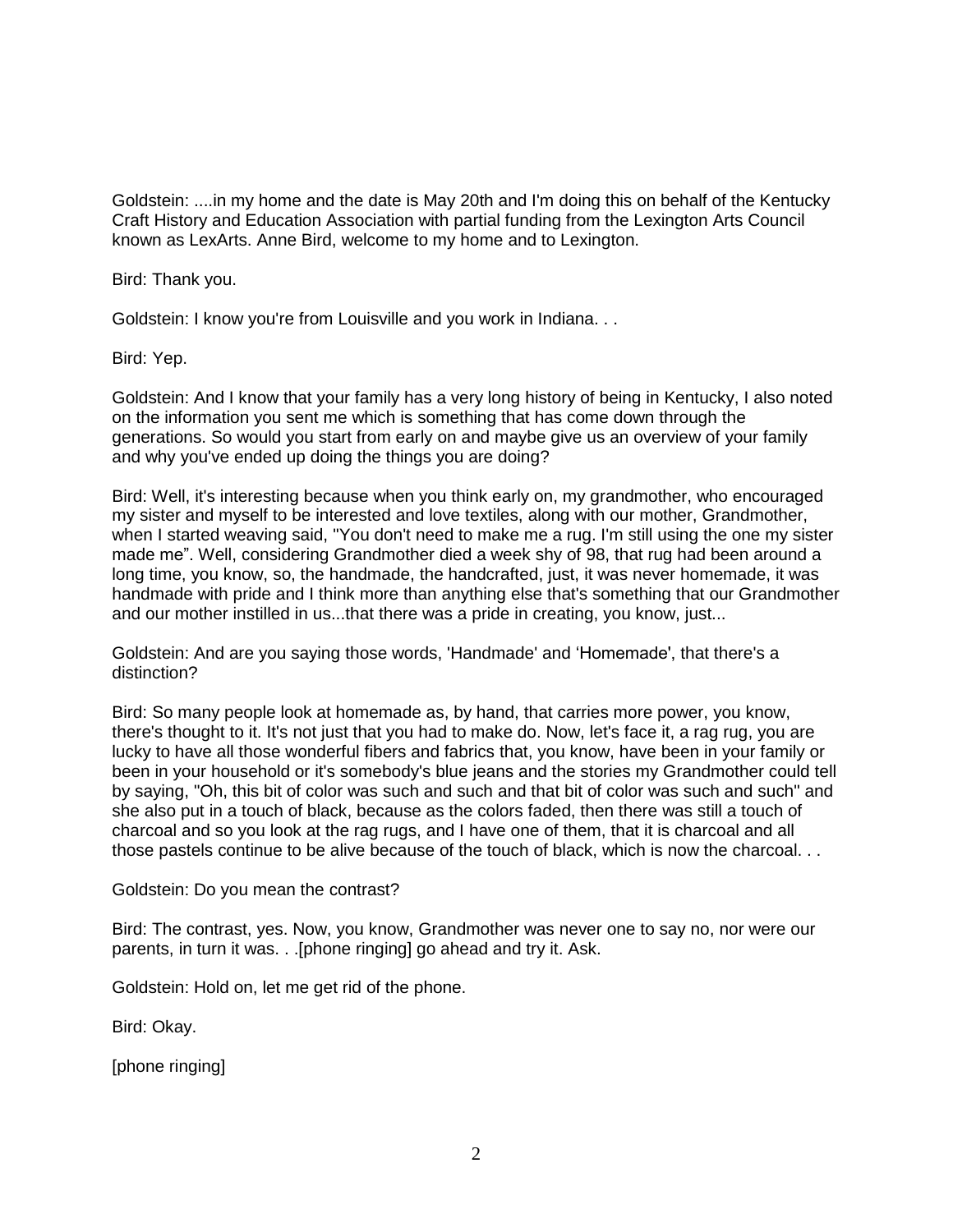Bird: ....Talking colors, talking fibers. In talking fibers and talking colors. It was how colors and fibers went together, you know, if you're making a rag rug make sure it's all cut on the straight or all cut on the bias, you know, little words of wisdom, that when you get into weaving that mean a lot on what's going to happen, will the rug lay flat or whatever. Now, my push to join the Kentucky Guild came from a gal by the name of Francey Dolbear and Francey was my mentor at the University of Louisville. . .

Goldstein: And how old were you then?

Bird: 19? 18, 19.

Goldstein: And were you in college at the time?

Bird: Yes. Freshman in college, met Francey, met Julia Duncan, who was a potter and both those women were very strong dynamic women and very encouraging on moving forward, even though I was a double major, Biology and Art, looking at the art, then this is what you need to do. Because they could see more into me than I was seeing in myself at that point in time, you know, macramé was popular, you know, just, I just enjoyed working with my hands.

Goldstein: Sure

Bird: And so, and applying to the Kentucky Guild, it was hinted that, you know, you're normally turned down three times, well I was turned down three times. I didn't have sheep. The city of Louisville really takes a dim view of you having sheep in your back yard.

[Laughter, Goldstein]

Bird: I think my brother-in-law would be too, because I was living with my sister and brother–inlaw, and so I kept plugging away. They said go at it again.

Goldstein: So they insisted you have your own sheep?

Bird: It was inferred that you needed to do the whole process, kind of a sheep to shawl, you know you have your sheep, shear your sheep, spin your wool, make your product. . .

Goldstein: Right.

Bird: And the third time when I was accepted, you know I said, "Guys, not everybody can have sheep. . ."

Goldstein: Uh huh.

Bird: And so, I turned up with a different batch of individuals for the jurying and I was accepted and so then I started doing the Guild shows and it was interested because at this point in time, I was moving from being a student into where did I really want to go with my life and I found that it was education. And in turn, I became involved in jurying and so that I was part of the process. . .

Goldstein: You mean jurying the Guild.

Bird: The Guild jurying, right. And so, you know, being on the other side of the coin, not being the person trying to get into the Guild, but an exhibiting artist craftsman and then volunteering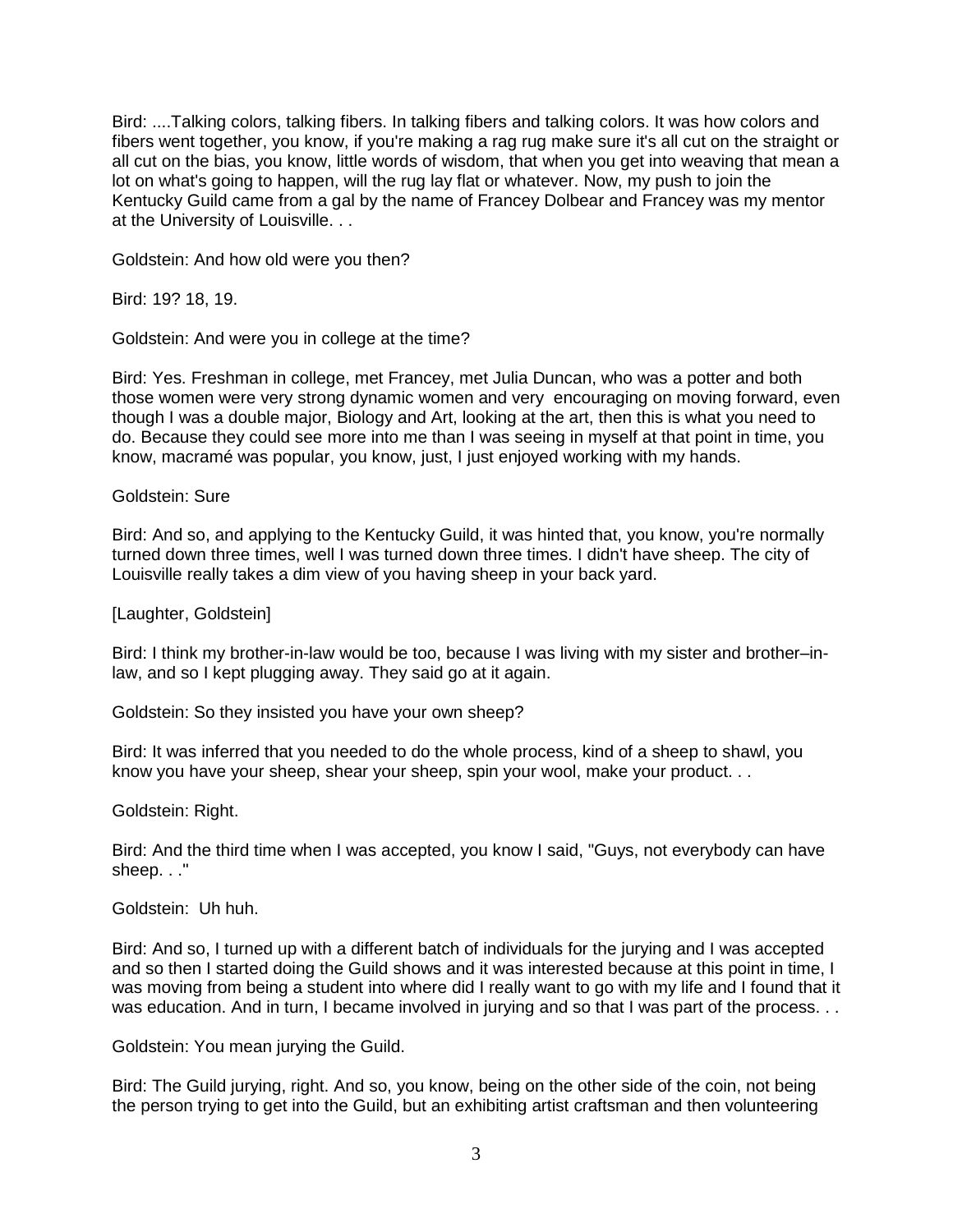my time to be a part of the jurying process, you know, which was just unbelievable undertaking, you know all the items coming in and that we would be looking at them.

Goldstein: What was your full time focus at that point, was it to be an artist? Or where did the teaching come into it? Were the two years where you were just a craftsperson ( )

Bird: I was a craftsperson that ran a craft shop and I was hired away from my shop to be a full time art teacher.

Goldstein: And the shop, was that related to the Guild?

Bird: No, my shop was just relating to teaching textiles and it was a gift shop and a craft shop teaching macramé and spinning and weaving. And so, in turn, I was crossing that line, you know, it's like which camp do you want your foot in, are you the artist or are you the teacher? And for me, I recognized, I needed both. I wanted to teach other individuals the textiles, because that's my love. I love it. You know, I teach high school art and I teach ceramics, I teach jewelry making, I teach all of these other areas, but my love is textiles.

Goldstein: Now did you continue to do the fairs?

Bird: I continued up through 1985 and that's when my son was born, and then I became president of the Guild and you can't do everything and I found that if I was a craftsperson with a tent at the show and the president, I was never in my tent because the president is the one who is out walking around and making sure everything goes smoothly.

Goldstein: Was there a director at the time?

Bird: There was a director at the time and, you know. . .

Goldstein: So there was a professional staff. . .

Bird: Yes, there was a professional staff.

Goldstein:  $( )$ 

Bird: No and it was a case of that, oh just like any other organization, people need to communicate. You know, if you have a problem with a person in the booth next to you, talk to them. You know. To say the least, if you're at Indian Fort, you really don't want the person lighting up a cigarette, because it scares me to death, you're in the woods. You know, let's.....And you know, although it seems like simple things, it's getting along with people and working together.

Goldstein: Were those....When you think back, kind of, very, positive years?

Bird: Oh, they were fantastic years. . .

Goldstein: ...where there was growth. . .

Bird: We would have so many. . .

Goldstein: Excitement. . .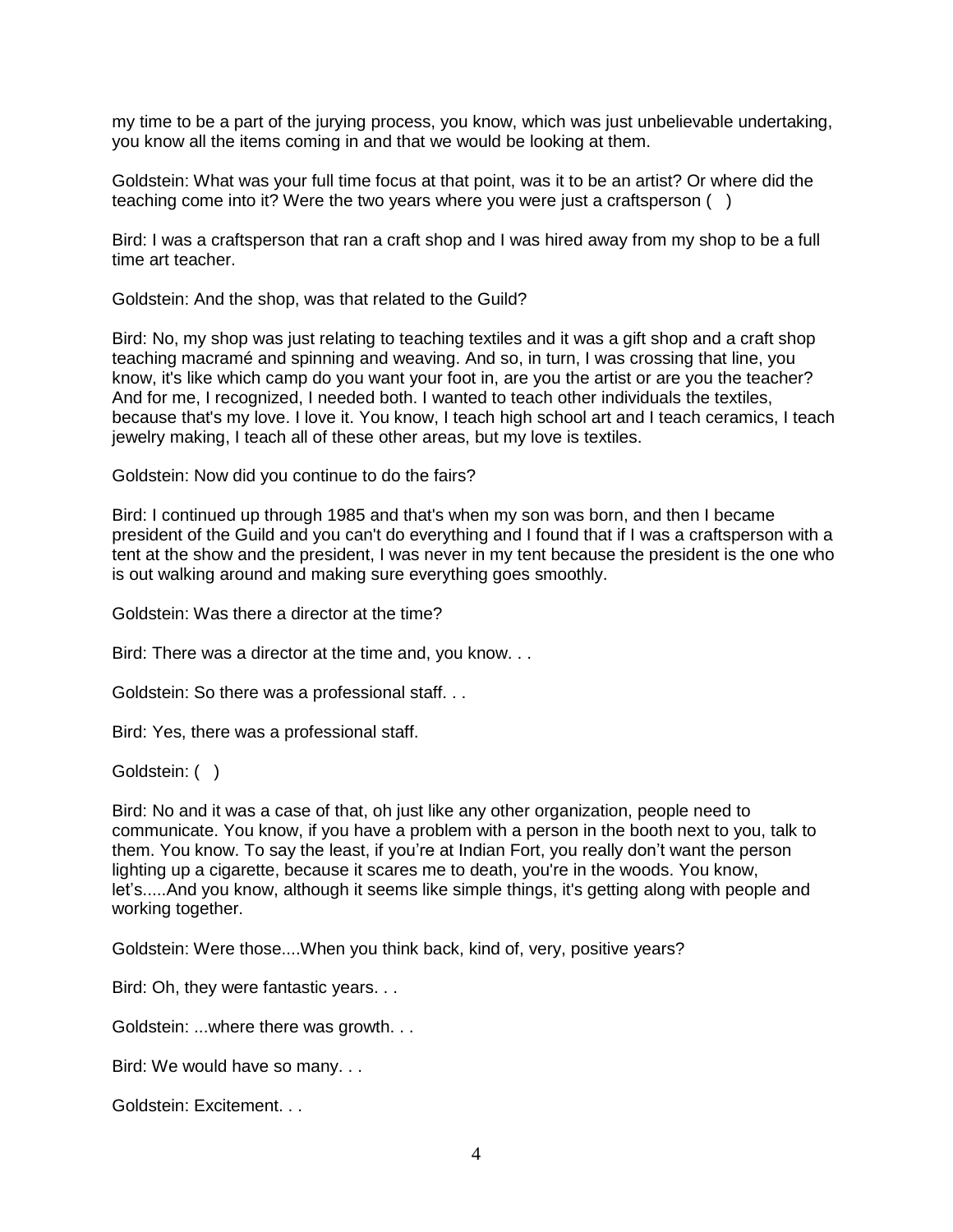Bird: Oh, we would have so many people that it was exciting. The number of artists that were there, but also the crowds that would come. And they would have school children come on Fridays and they all would have questions, you know, sheets of paper with questions by their teachers. It was just so neat, because, you know, they would tour the show, so to speak, first. Then they would decide what was that artist or what area of art were they the most interested in, then they would come by and they would interview. Now, we helped encourage this with the teachers. Let's make the reason that you're bringing these kids not just a day off from school, but a learning situation and so it was fun because, you know, you'd look up and here would be another student that was one of the students that had already been there but they would have drug a friend over and those of us that demonstrated, I'm one of those people that I've got to be doing something. I don't do nothing well, I've got to have my hands busy. In turn, everyone demonstrated had kids, adults around you, because you know, they wanted to see the process. And it's all about education and the process. And from time to time, I would look up and there'd be a student of mine from Indiana, which was really a surprise. But I would talk to my kids in Indiana and explain where I was going, so that they knew. So, when you start thinking about it, the children, adults, everybody that was coming, was not just a Kentucky group of people, but it could be, it was Southern Indiana, it was Michigan, it was Ohio. The number of people that would come to see.

Goldstein: So, the exposure, the introduction to the art. . .

Bird: Right.

Goldstein: Was a very. .

Bird: It was dynamic. . .

Goldstein: Positive.

Bird: It was so positive. Then groups from Berea did the country dancing. You know, that was a tricky one, because you wanted to have the music and you wanted to also open up this other venue. But the trick was always, it was in front of somebody's booth, people couldn't get there. And then that was once again, the role of the onsite individuals to say, "If you shift over just a little bit it's a win-win for both of us." And, you know, just being out in nature. It was just the calm, you weren't hearing horns honking, you weren't hearing, you know, people screaming, you were hearing talking and laughing and you know, kids running to show parents different things that they had spotted and whether it was a wooden train or you know, something special that someone had made, you know, just. . .

Goldstein: Right.

Bird: It was exciting.

Goldstein: Now, I know in the old days, and the Guild started, I believe, in the early 60s. The first fair, I believe was in '67. But, initially, artists used to camp out. . .

Bird: I did. . .

Goldstein: On the fairgrounds.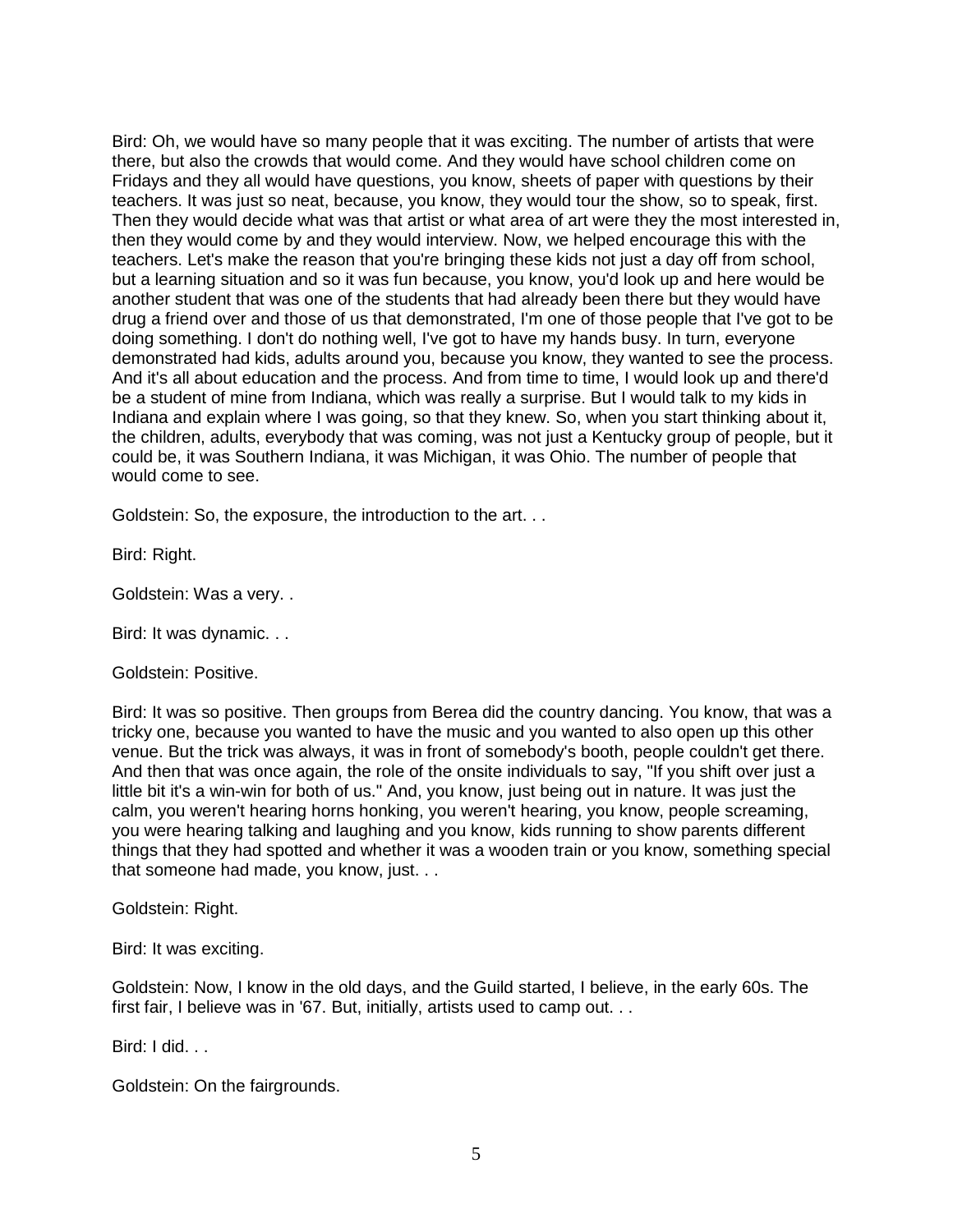Bird: Yea.

Goldstein: And there was quite a bonding and fun experience.

Bird: Yes, oh yea, because you camped behind your tent, you know, and so then there would....yea, you'd camp right behind your tent, so my first. . .

Goldstein: So you actually did that.

Bird: Oh, I did that. Yea. . .

Goldstein: That sounds like a wonderful experience. . .

Bird: Oh, it was wonderful. Yes, so you would camp behind your tent and there would be campfires at night and it was kind of like a grown up camp, I mean you know, going to camp and it was a great experience, because everyone found they really had more things in common, then not in common. You know, and when you throw that many people together, you know, okay it's a woodworker next to me, it's a metal worker on the other side, it's a jeweler and you start looking around what do you have in common, well, when you're sitting around a campfire you're talking and you're sharing, and so many roads craftsmen and artists have taken, it might have been the same road or it might have been a little bit different. And as a mom or a little kid, how I wished that I could have done my craft all the time, but realistic for me, that wasn't in the cards, but I've never stopped and that was a hard thing for some people to recognize that were full-time artists and craftsmen, because they were like, you're not doing it full-time, but you know, some of us do need to teach and so my role is to still be a craftsperson, but I enjoy teaching what I know and sharing.

Goldstein: Now, during those Guild years, was, did you feel that there was any evolution in the Guild, any ups or downs

Bird: Oh.

Goldstein: Or things were good and just stable.

Bird: We had, kind of the thread that runs through the middle, and we did have the ups and downs. What seems to happen is in all organizations, you have a core of individuals and they start to wear out. And so Michael Zoeller, who was the president before myself, a potter, did beautiful work and Michael was quiet and the fact that, you know, he just soft-spoken man and so many times people would be so upset and it, with a potter, you can open your kiln and you can have everything broken or everything's wonderful. And some of these people would be so upset, you know. They would come and they wouldn't have much merchandise and Michael really led the way of saying, Okay, let's take some of Bird's weaving and let's put it with your pottery, since you know, it broke. And you suddenly start lending and collaborating and you know, Michael really helped lead the way on let's look at the this, because you and I have seen a booth that if we could get in there and rearrange a little bit. . .

Goldstein: To design.

Bird: To design, yes, so we started talking about design.

Goldstein: Oh, interesting.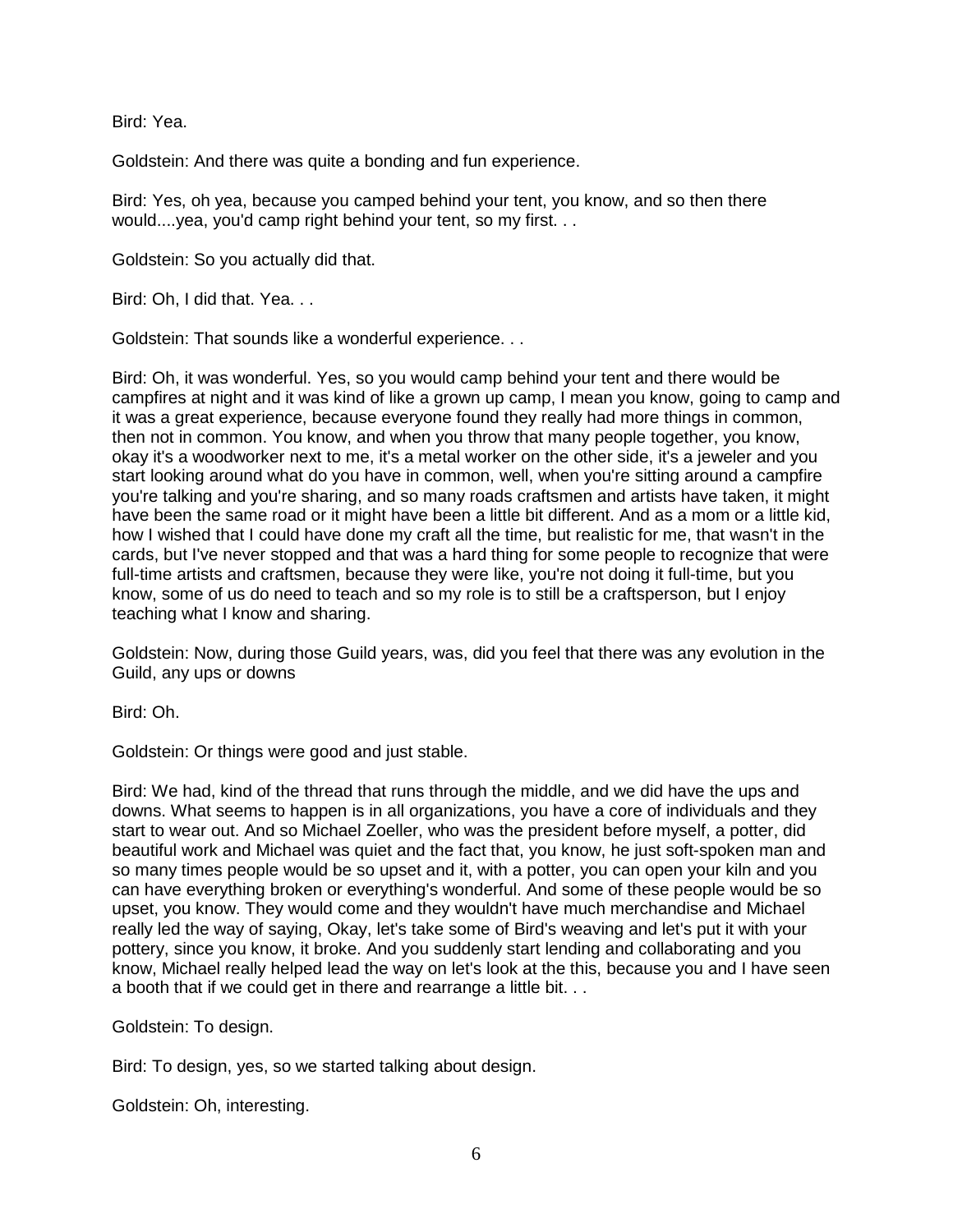Bird: And so many individuals looked, well you know pottery, but I do such and such, but we all know design is design and we can share ideas. And so this was something that we worked on. You know, just sharing. . .

## Goldstein: Did you have workshops?

Bird: We had workshops. Also, we had workshops on the fact that you need to figure out what is your mug, so to speak, because we all needed something that was that tried and true, that you knew would sell for X dollars. That you could count on. You know, some individuals, that each time we saw whatever their craft was, it was all over the place and for individuals coming back they would be looking for. I mean, as a weaver. . .

Goldstein: So you're looking at the business side. . .

Bird: Then we looked at the business aspect. What could we do to help our artists and craftsmen and so, you know, it was, what is that mug and, you know, people used to go but, I'm not a potter. Well, okay, mine is, what is my weaving, what is my scarf, what is it that I can have as my tried and true and then I can expand, you know, and shift in other areas, you know and some people, it was just colors. You know, I know weavers today that love to work in the neutral tones. The neutral tones are awesome. There's just so many shades in there. But they need a little bit of contrast. Okay, so make the contrast in the booth, so those neutrals pop. But just, you know, looking in a different way at what you're already doing, because we had the craftsmanship we just needed to appeal to the public.

Goldstein: Now, by the time I became involved in the Guild, what you're defining, these workshops and programs to educate and assist artists seemed to be coming from the Craft Marketing Program.

Bird: It shifted.

Goldstein: So there was a time....Can you talk about that? How did that...how and why did that come about?

Bird: We looked at it and we talked about it in the past and the interview with you brought up a lot of memories and there were so many areas, and let's be realistic, one group can't do everything, so there were so many areas of doing a little bit that when Kentucky Craft Marketing started doing these things, I think people went, ( ), that's what we've been doing, well, why not let them do it? Because they were doing it with an equal playing field and trying to touch many different craftsmen. Where you as a Guild were trying to do it, so many people say, oh but, you know, they're a jeweler or they're a such and such. Not seeing a point that, whether you're trained as a jeweler or you're trained as a woodworker or whatever your training is, you still have knowledge, whether it's business sense or whether it's design sense on putting a booth together and so with, you know, Kentucky Crafting changing, they also had the funds, they could bring these people in. You know, let them use their funds to bring this....And also, it really broadened the availability of many things. Now, they would bring textile people and I would go and I would sit there and it breaks people say, can you tell me what they were talking about? Because, we talk a common thread of a language here in Kentucky, but if you're bringing somebody from Nantucket, they're saying things in different ways. . .

Goldstein: You have your own vocabulary. . .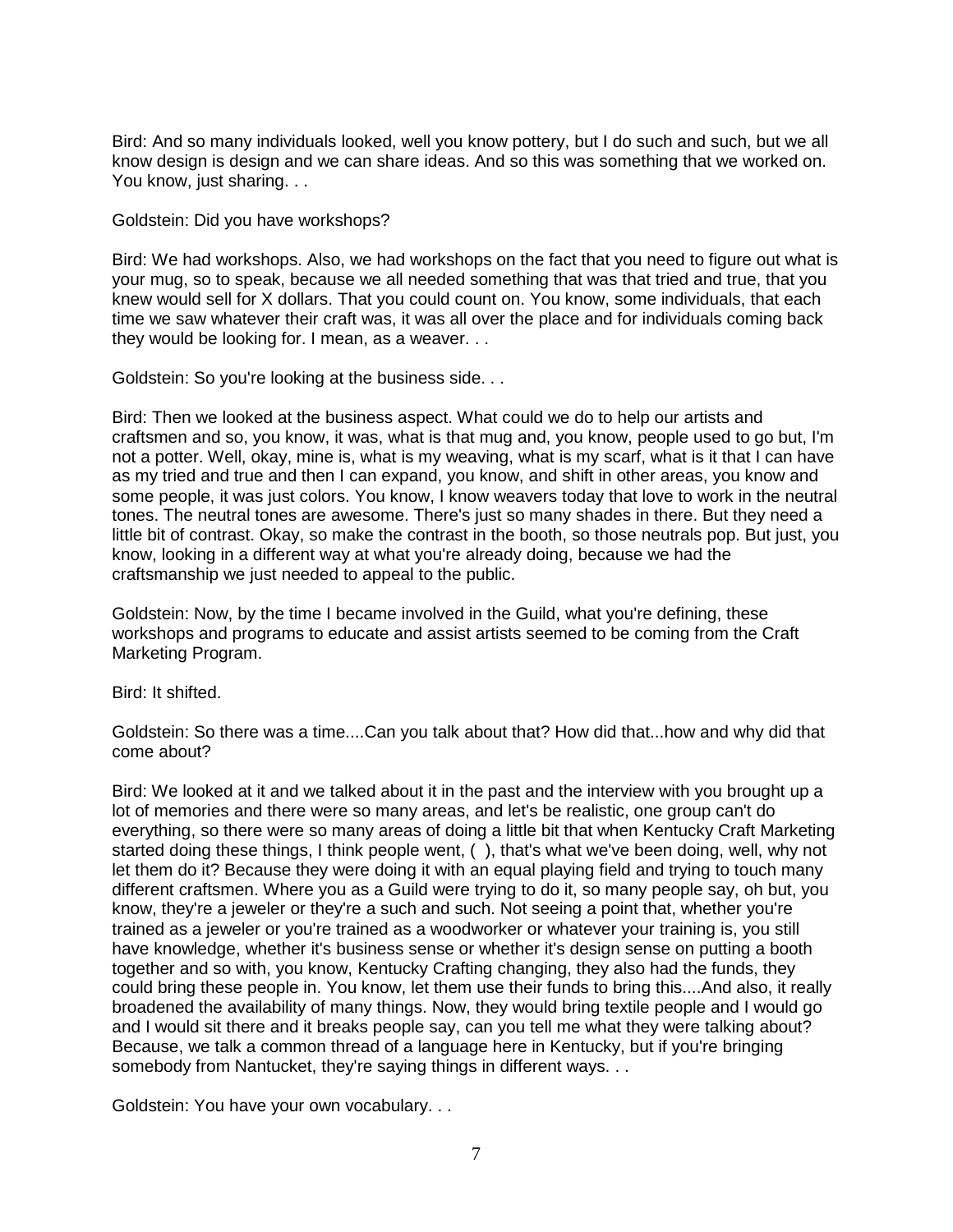Bird: You have your own vocabulary, and so it was interesting and humorous because, is that not what education is all about, different words for the same thing.

Goldstein: Did this change allow the Guild to the focus on something else?

Bird: It took pressure off the Guild and in turn, when I stopped being active as the president and it wasn't that I threw up on hands and said I'm no longer going to be active as the president, but I became a single parent, so my focus couldn't be, once a month leaving town or spending the amount of time involved that I had been. When you've got a support at home, it's easier to do and so when I, so to speak, faded away, because I'd been secretary, I'd been really involved, and you know, prior to being president, that I felt good about turning it over to Tucker, because I knew Tucker. Tucker Thomas. And so, we'd all been to these meetings, we joked about the amount of time we spent together, you know, on Saturdays. And you know, I felt good about the hands that I was turning it over, you know, because I have ownership, you know, when I say I'm a member, a juried member of the Kentucky Guild of Artists and Craftsmen, that holds weight and so in turn, turning it over to another individual who had invested time and energy in the Kentucky Guild, I felt okay about it.

Goldstein: So, if the educational component shifted to the state government. Do you feel the focus was on..... What was the focus on other than the fair?

Bird: Alright, we still had classes, you know, there were still classes going on. Came down to Berea and took felting, you know, so there were still small classes going on and you know, we just didn't say okay, here you go, but we recognized that we needed strength, you know, to get a stronger, as individuals. We realized that that craftspeople needed insurance. We had some devastating things happen to artists and craftsmen and people chipped in, you know, whether it was the...

Goldstein: A relief fund. . .

Bird: Yea, a relief fund, you know. Someone having a new baby and the child was sick, you know. A fire in somebody's kiln, I mean, you know. . .

Goldstein: So it was really a community of artists. . .

Bird: Right, and we were all over the state and the board did not just meet in one spot, it, where ever a person was, we went there, so.

Goldstein: You shifted.

Bird: We shifted. You know, it wasn't the same place, you know two meetings in a row and this in turn, was also good because craftspeople could see, you know, it's not a Louisville base, it's not a Frankfort base, it's not a Berea base. This is Kentucky based.

Goldstein: So, was the, did the Guild have an outlet/store at that time and I know they did at one point in Lexington.

Bird: Yes, they did.

Goldstein: Did you feel that was an asset?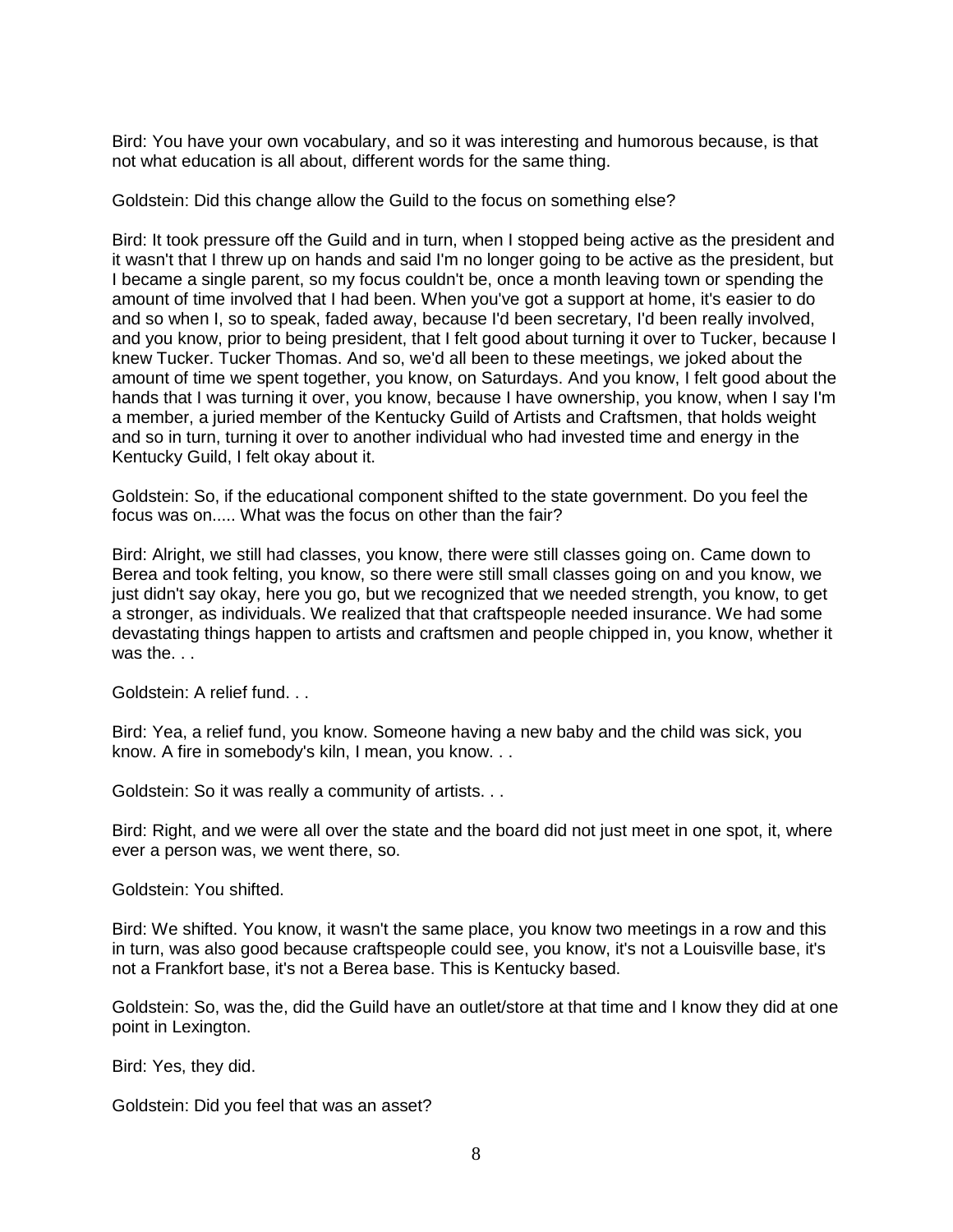Bird: Oh, I think it was an asset. I mean, we're talking, you know 70s, and that was an asset. Also there was a shop in Louisville called Coffee Trees and they tried to get Kentucky Craftsmen to have their work in there, which was also an asset.

Goldstein: I wasn't aware of that.

Bird: Yea, it was in Stewart Dry Goods. Of course, Stewart Dry Goods is long gone and then they were a stand-alone shop on 6th and Walnut, I believe and so there were individuals throughout the state that wanted, early on, Kentucky Crafted. It wasn't called Kentucky Crafted, but you know, artisans from the Kentucky Guild.

Goldstein: And this was while you were president. What existed, outside of Berea?

Bird: Outside of Berea, we had a shop in Lexington and then Coffee Trees in Louisville and there were some other shops that wanted, you know, handcrafts by Kentucky Guild artisans.

Goldstein: Why do you feel that that was dissolved at some point?

Bird: That's a good question.

Goldstein: And has it been taken over by Craft Marketing? Or have they taken that in another direction? I mean their gift shops are really in state parks, correct?

Bird: Right, you know, and state parks are hard. I tried to go that route, but you've got thirty, sixty days before you get paid. You know? I mean, so, as a craftsperson that's a long time to wait for the funds to come in.

Goldstein: So what happened to these satellite stores?

Bird: I think, once again, that the age of those of us that were birddogging, we got older and life got in the way and I mean it's funny how life does get in the way, because, you know, I look back on making a trek to the Lexington store to take weavings and you know, because I sold, you know, and yet life got in the way and my life shifted and others lives shifted and in turn, individuals making decisions and I wasn't there for those decisions. Not quite sure on what the foundation on some of them were. They looked at, seriously at marketing, okay, are we making the sales? Is this the right location? Has the neighborhood changed where the shop was? And I think they were looking at all of these pictures. Coffee Trees' in Louisville. You know, first it was in Stewart Dry Goods, and then it was stand alone and then they went out of business and that was because where they were located, it shifted. Now, it's coming back, but when we look at all the neighborhoods where shops have been shops now or not. You know, they have you know, kind of faded away. And so, I think it's time, you know. And once again, we're on this roller coaster of time and what was new in the 70s, it's coming back and its fun. I look at it as fun, because here's a generation of individuals that have not seen this and you know, it's that experience all over again. And this is part of growing in education.

Goldstein: So the, obviously, just looking at the bottom line, the income was very important in making decisions, but you mentioned something else, and you mentioned the fact that those who were defined as dedicated and hardworking volunteers and were leaders for one reason or the other, headed in another direction. Okay, and I seemed to, I question whether there's a pattern with all organizations in that people age and it's very difficult to replace oneself with a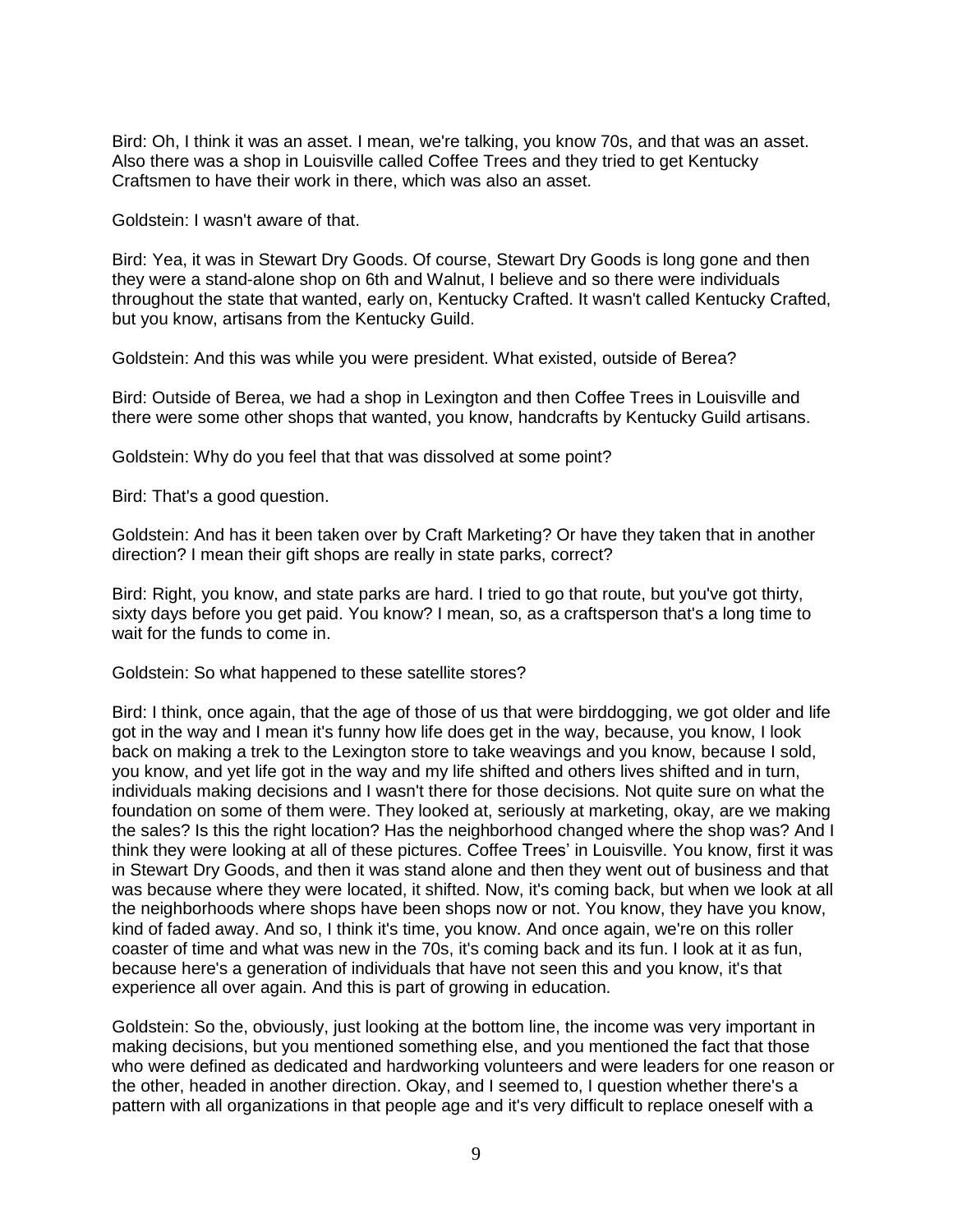younger generation. Okay, particularly in our current times. I noticed when I was going to fairs, before I kind of resigned from doing fairs myself a few years ago, everyone was approaching 60 years old. And they were all getting to the stage where they were physically and mentally had had enough. . .

Bird: Oh, yea. Worn out. Yea, yea.

Goldstein: We're worn out. But there wasn't a substantial population of people in their 30s or 40s to step in.

Bird: Right. And I look at....I had mentors and yet, I'm willing to be a mentor and I'm hoping that I've got a couple of students. . .

Goldstein: Has it became more challenging to find those students?

Bird: Oh, oh, oh, it is very challenging to them. But something, as you told back to me what I was sharing with you, also more and more people now have someone representing them in a gallery and so in some ways they didn't need the Guild shop. That was the only place I had work.

Goldstein: Right. And we also have online.

Bird: And we have online. So the whole world has shifted on us. So you know, I could be selling online. Now, for me, online, I you know, I'm advertising that I teach, because that's, I am the teacher. I am a teacher. And when somebody says this is my teacher. Boy, that is the ultimate for pride for me, that that's the way they look at me and I'm a craftsman also, but to know that I have instilled my love and my knowledge in them so they can go on, boy it is well worth it. But, you know, I look at so many, you know, an example.....St. James Court Art Show. I was in on jurying on Saturday morning and. . .

Goldstein: Assisting with the jurying?

Bird: Assisting with the jurying for one section. There's seven sections and I was assisting on one section and so we were looking at artwork and this is where what was new in the seventies is coming back and they said, Oh that was in the seventies and I said but look at the generations that haven't seen this. You know, we've got to think about the fact that it didn't stop with us. We have new generations coming up and I find this exciting, that they are going through the same patterns that all the rest of us. . .

Goldstein: The pendulum does swing.

Bird: Yes, the pendulum does swing. And a hard thing that the Kentucky Guild had, when I was involved in the jury process, was they would say, Oh I don't think that they'll do very well. You know what? It's not my choice, it's not your choice if they're going to sell well or not. The fact is, if they are craftsmen and they've got an unbelievable quality of work then what we need to help them understand is, you have got to have a volume of work in your booth, not just a few things. Because if its a few things, it looks like you're not serious, if you have volume in your booth, it shows. That you have made a serious investment in yourself as an artist, and for others to have a choice from. And so, here I am, I'm educating a jury committee on we can't make the decision on whether they'll be able to sell or not. But the decision is on the quality of the work. You know,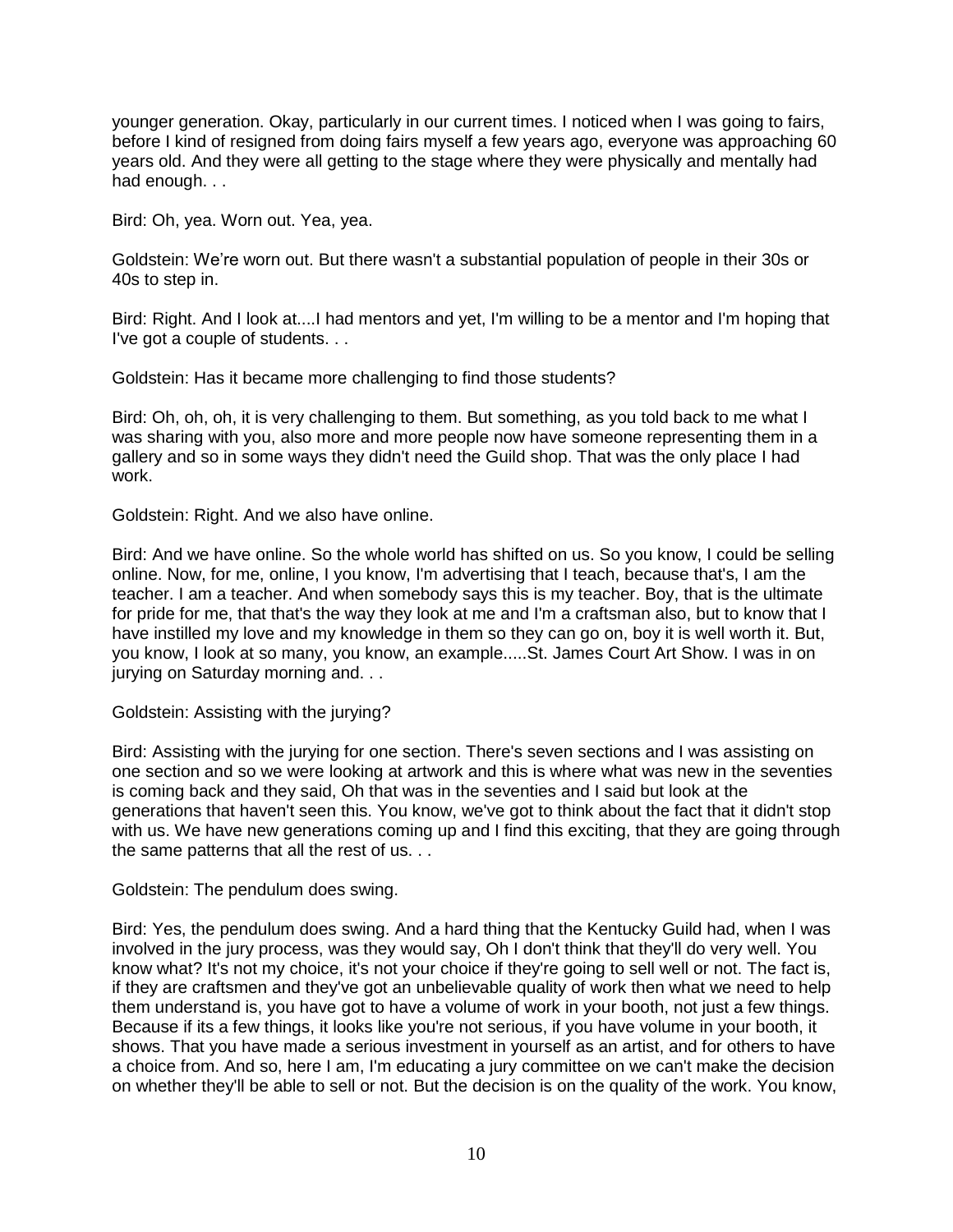and so you know, I thought, well, okay, but, they looked, they listened, and they thought about it and we had good discussion and we moved on. . .

Goldstein: Wonderful, so you worked as a team.

Bird: Working as a team. And so, that was a hard shift on those people that had applied three times before you get in, you know, and that was where the shift went when I was involved. Education. You've got to educate and communicate.

Goldstein: How does your science background play into this? Or doesn't it?

Bird: Oh, it does. The reality of it is that daddy would only pay for college education for Math or Science and I didn't want to go to

Speed school, because he had taught at Speed school. And science really plays into because of color, in dyeing. When you're spinning fibers, you're talking physics, when you're threading a tapestry needle and you put the yarn on top of the needle and you push the needle away and pull on it and pinch. You don't have to lick that yarn or fiber, you can slide it down, you're talking, you know, pressure. And I talk this way all the time, and the kids at school look at me like, oh wow. But they understand and I will then hear my students talking science elsewhere, because we're looking at color, we're looking at the spectrum. You know, I'll have students look through a glass of water so it'll distort what they're doing.

Goldstein: So it sounds to me like you're analyzing.

Bird: Oh, yes. Problem solving, yes.

Goldstein: Analyzing, because you have that ability from your background and that must make thing much more interesting.

Bird: Oh, it does, yes. And let's face it art's in the middle of the wheel and it makes everything else make sense.

Goldstein: So, you mentioned that you were working in a gift shop in Louisville, this was after you were president of the Guild?

Bird: Prior to.

Goldstein: Prior to.

Bird: Yea, right, I didn't go immediately into teaching, had a gift shop.

Goldstein: And then you became very involved in the Guild.

Bird: Very.

Goldstein: Were you....So where does your teaching start in there [ ]?

Bird: Okay I was a teacher, okay I started teaching in 1975, so had been juried and exhibiting craftsperson for five years, went into education, continued being a....going to the fairs. Alright, worked at, you know, teaching school, being secretary of the Guild, then moved on into the president. And in the meantime, had gotten married, had a child, just.... And have continued to,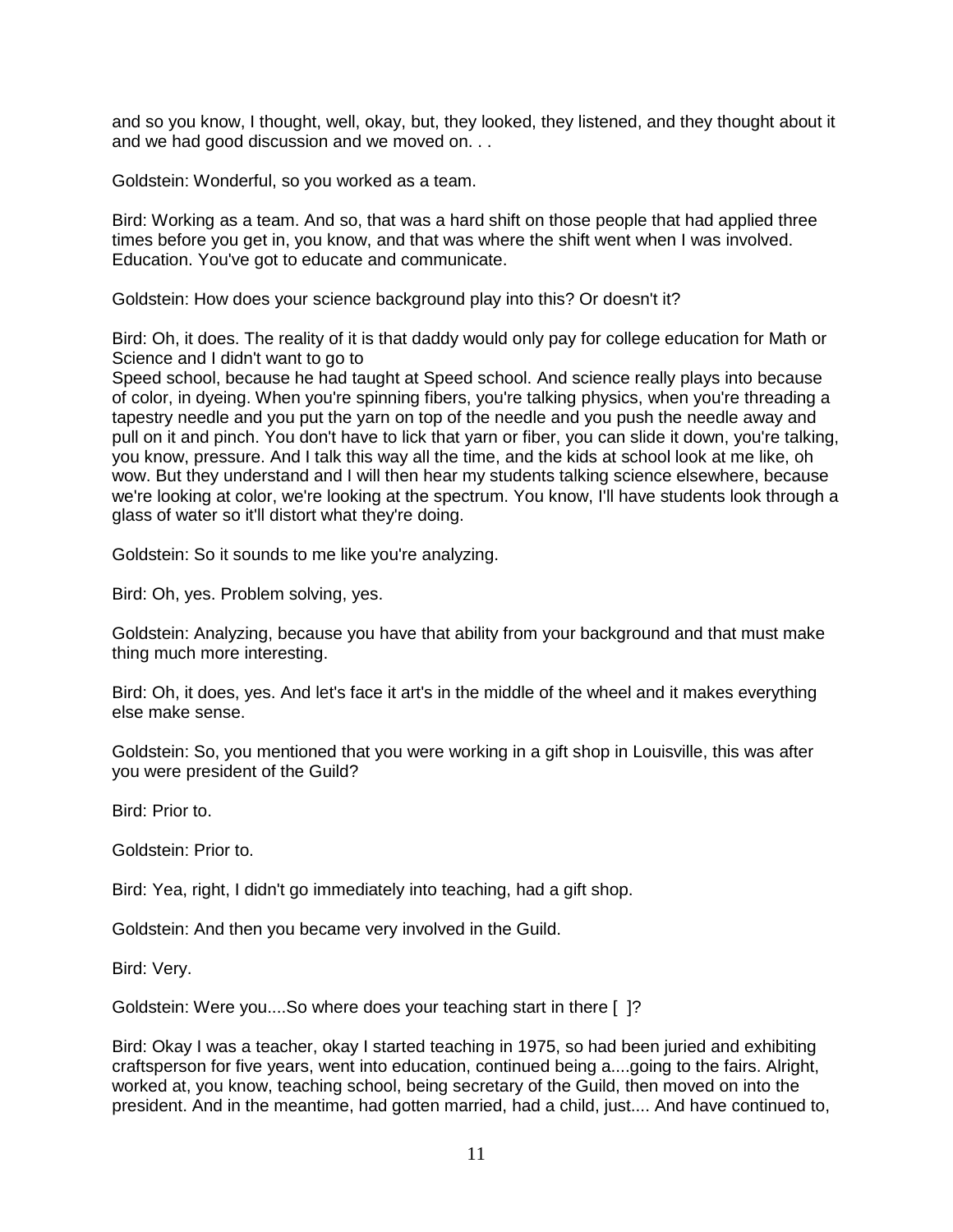you know, I'm looking at, you know, my world is changing, so where I teach now, we have two weeks in the fall, so I may be able to go back and be doing a Guild show, where I hadn't before. Because there is only x amount of time your principal really likes for you to take off from school. And you can't do that to kids, I mean, I'm a believer in consistency.

Goldstein: So, you teach quite a diversity of ages.

Bird: Oh, yea. I teach high school, but I teach a diversity of abilities and to say the least, in art, everyone can be successful.

Goldstein: And how long have you been teaching in your current job?

Bird: Okay, 31 years. I'm the senior faculty member of the corporation and I am a mentor. I've been trained by the state of Indiana so I can evaluate teachers to a rubric and on top of that I'm the education association president.

Goldstein: So you, yourself, have some extracurricular. . .

Bird: Yea, I have one or two, yea.

[Laughter, Bird]

Bird: And on top of that, I create. That's what keeps me on an even keel.

Goldstein: How do you find time to create?

Bird: About 9 to 2am. And that's not every night. It's just, I will hit a point where I have to create. I just have to. And. . .

Goldstein: You must be a lot younger than me, because. . .

Bird: Oh, no. . .

Goldstein: I used to do that, but

Bird: Well, no, I mean.....prom caught up with me. I've decided that, it's, you know, when you, it was too loud of music. My husband took a decibel reading and it was over 100 and it was.... so I stood outside. I played doorkeeper. Just because, you know, it was too loud.

Goldstein: Right.

Bird: And I recognize I need it down a bit, but they joke because I seem to be able to hear all conversations and comment on what kids say and they go, well don't listen, and I go, you don't need to talk about it, you know. But, my students know I care about them and will push them to be successful. Final today, the choice is you can make a C by doing this, you can make a B, by doing this, you can make an A, by doing this. And a kid said there's no F or D? And I said, that's not a choice, because the choice is to be successful. So, I push them.

Goldstein: Do you have any particular activities that you enjoy the most ( )?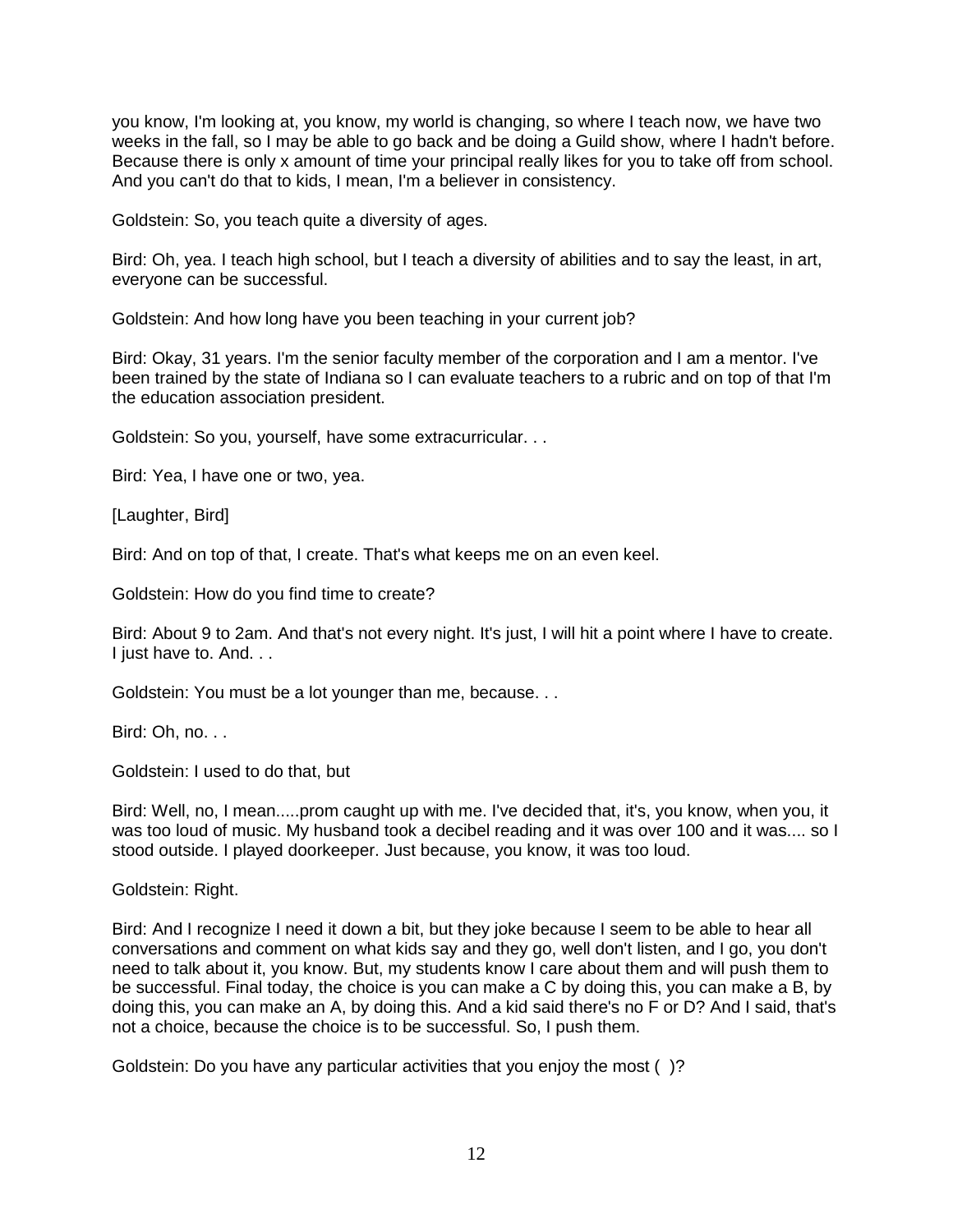Bird: I love teaching the kids how to weave. We make cardboard looms, but also everything from coil baskets to, I've got them weaving in jewelry. My jewelry class, the final project is a Byzantine chain. And so, they are totally focused. You can walk in on my jewelry class and it is quiet, because they can't focus and talk at the same time, when it comes to manipulating. Students have said, "Can we weave in metal?" And I said," it's up to your imagination." So unbelievable, you know, they're taking what I've done in yarn and moving it on into metal and it's just so exciting, because there's so many metals that have colors to them now, that it really is just so neat. My corporation has an art show that runs for a week, every year and we have individuals, so to speak, outsiders, come in to look at the artwork because it's K through twelve, so that this corporation has made an investment in the arts.

Goldstein: Now what about the ratio of boys and girls? Is there a trend? Is there. . .

Bird: For me, I pretty much have more guys than gals and it's interesting. But I point out, if its textile class in Europe, it's the men who are doing the designing. And with that sort of an attitude, they accept it and we just do it and you know, it's just, it's really interesting. I've got fellows that are making gigantic coiled baskets and the challenge that they have put on to each other, I didn't expect this of them, but they have challenged each other. And they have to plan ahead of time, so it's not just winging it. They have had to put this on paper and you know, I look at baskets I've done and I've got a piece of stitchery on the wall that I did as a ninth grader and they go, You did that? And I went, "Yea", same, you know, same initial, you know before I was married. And they go, "Why didn't you do more?" I wasn't pushed to do more. That was all I was pushed to do, or I don't know if I was pushed at all. But in turn, I'm lucky enough, I have a piece of artwork from when I was in the ninth grade. And at the time pink and orange didn't set my world on fire, but I've grown to love it, you know. [Laughter, Bird], just, so it's the challenge and how you approach it. That's what it's all about.

Goldstein: So if the challenge is to motivate and excite the child to bring the artist to the forefront, and do....What do you think many of these students are doing in ten years?

Bird: Oh, I've got one student, whatever he does, it won't surprise me, I've never had a kid like this. When he started high school, he couldn't read and he passed the end of course assessments in English and in Math. Saturday night he was crowned king of the prom because the whole class is so proud of him. He's the only student I've ever had who could be an AP art student. His problem is, he can't read well enough to be in the program, but yet if you need a costume made, if you need a mask made, if you need an Easter Island head made, he can dream it up and do it and he's got sketchbook after sketchbook, because he understands a thumbnail sketch to put that together and what is he going. . .

## Goldstein: Design

Bird: Oh my gosh, the design. Just amazing. He took dual credit, high school art, after school, with me, knowing he could not get college credit, but he did it because of the education. You don't run into many kids like that. The rest of them were taking it for dual credits, so they didn't have to pay three hours of college credit. He wanted the art. And, I had a student going blind in that class, she's the valedictorian of the class and she'd never taken art. But she found that in making a coiled basket then a gross point needlepoint, here was an area that she could feel her way through. And she said, "Did you know colors feel different?" Well, I, from time to time have known they've felt, you know, some feel more harsh in textiles, some might feel more harsh than others, but she, it's blurry to her. But she said, "When I'm working they feel different." I look at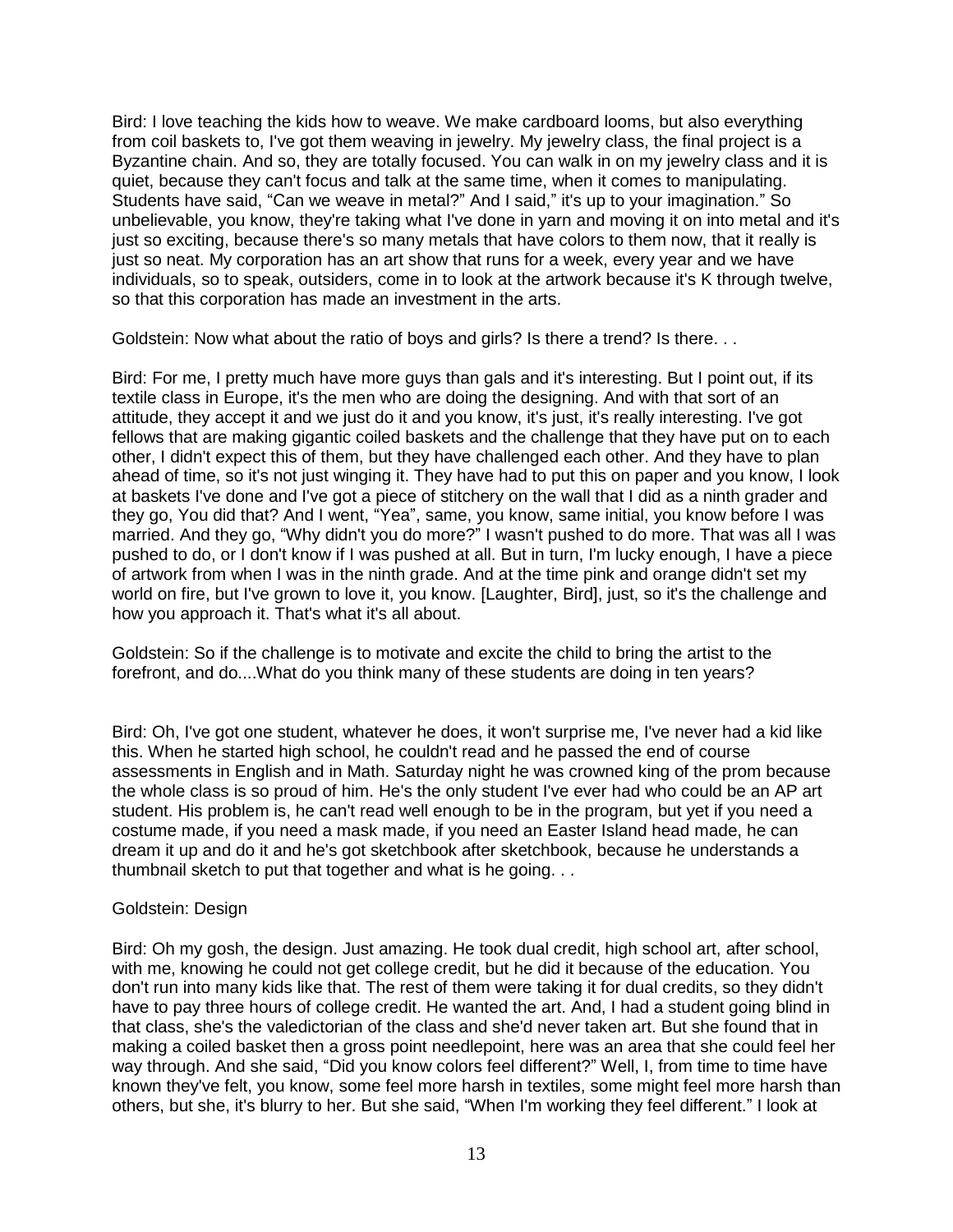the fact that she has been given a gift of lifelong knowledge that she can use and she knows that she can feel the difference. And her design element was fantastic. Just amazing young woman.

Goldstein: So when you say, or when she says feel the difference, she speaking on an emotional level. . .

Bird: But also, they feel different.

Goldstein: Visceral.

Bird: Yea, actually feel different. Now, a little bit I can feel a difference in red, but the other colors feel the same to me. But her touch is so light, because she reads braille, that she said "no, they feel different." You except that.

Goldstein: Yes. How fascinating.

Bird: And so, in turn, you know, from moving from a coil basket to a gross point needlepoint and then she wanted to know, do they make it smaller, because she was challenging herself. So here, I was fortunate enough to have two students, [dogs barking] opposite ends of the spectrum, both of them taking the art for the love. Hooked them. Hooked them big-time.

Goldstein: Fascinating. I wanted to ask you, as someone whose reached your level of expertise and obviously you're a supervisor, teacher, what do you see happening with art education in Kentucky? And art education through organizations, I mean, both big topics.

Bird: To say the least, when I'm Kentucky, I mean I work in Indiana, but. . .

Goldstein: Is it similar, by the way?

Bird: It's very similar, yea I think it very similar.

Goldstein: It's regional.

Bird: It's regional, because I'm talking to Kentucky artists. I think we're seeing what you've already pointed out, that we've got a gap between those of us that have reached a certain age and the individuals coming up. I would hope that we could help that middle ground group of individuals. I'm not quite sure how other than continuing to have workshops even if one or two individuals show, I mean, we, you know, you start with one and then it grows.

Goldstein: So the organizations could continue to provide this?

Bird: Right. So many of us. All of us, whatever our age is, we all are calendar oriented and so if organizations, and I'm not putting my finger on anybody in particular, if the organizations could plan a little bit farther in ahead so if you're a teacher and it's happening during the school year, you knew far enough in advance that you could put in for professional development. Everything helps your kids in the classroom and so, in turn, I've been fortunate enough that my school corporation when I've gone to them, I've said, "I'm going to go to this, whether you want to pay for it or not" [Laughter, Bird], because that's the sort of person I am and pretty much every time. They have said, "We'll pay your fee. If there's a fee, we will pay it, because we know you bring it back to your students" and this is where planning ahead and really having a game plan so that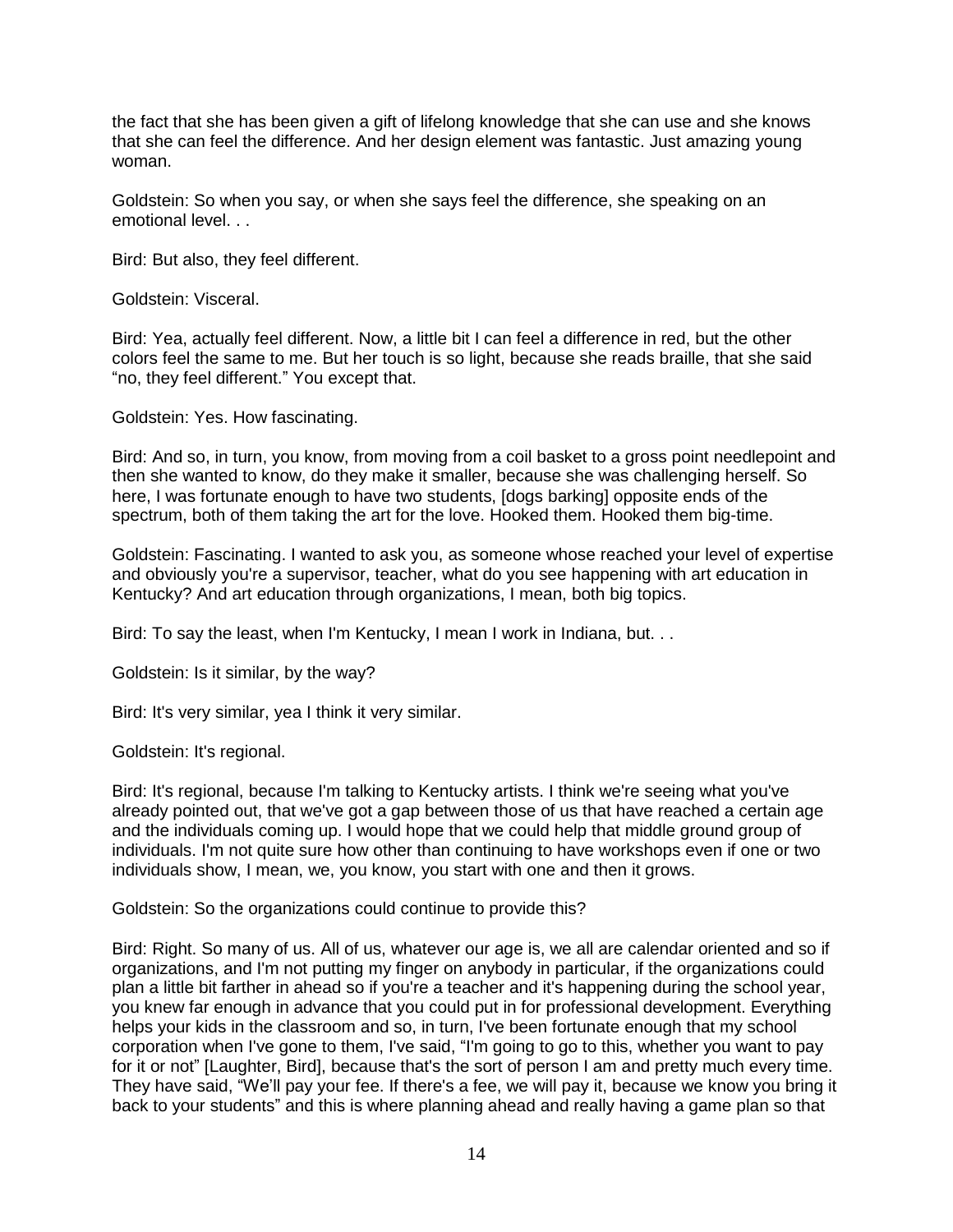young people, whether they're teachers or they're working some other job or whatever, could be able to plan ahead to take classes and workshops and I think that this would be of help. I hear English department, I hear Math department going, Oh, wow, I wish I had heard about this sooner, so we could have put in for being off. And, you know, with all the rules and regulations, if you are a teacher that you've got to go through, you have to have the time so that the right people can be asked and then you have approval and so on and so forth. Now, individuals who are on their own and working. Alright, I know a couple of gals that have small shops, they need time so they can find someone who can cover for them, as opposed to closing the door and saying I'm going to workshop. And it takes time to work it out, or swap or do a time sharing or whatever, you know, with another individual, and so it falls into thinking a bit ahead. I mean, I've already got fourteen and fifteen, 2014 and 15 items on my calendar. And we joke about this, but when something reoccurs every year, you go ahead and put it on your calendar, alright, the fall fair, you put it on the calendar, all of these things you put it on the calendar and then you start working backwards from there and so, in some ways, big organizations having workshops can become intimidating for someone who is this end of the spectrum coming up. For those of us that have been around a while, it's okay, it doesn't matter if we know someone there or not. But for young people who are just testing the waters and not sure, if there could be a little bit more information out there, you know, and suggest that you bring a friend or here are individuals that are coming that you might know someone, or it's the networking. Which once again is communication, because if you can network and you can share an idea, oh, someone's coming from your town. Right there, that opened a door. There's communication. And, you know, just, it's all about communication.

Goldstein: Sure. Now didn't the Kentucky legislator, I want to say disempower, if that's the right word, the arts in the schools?

Bird: I'm not sure. . .

Goldstein: Didn't they cut funding to the arts? The arts were at the lower end of the totem pole when it came to funding.

Bird: Oh yes, and also you've got the school....site based management. Thank you. On site based management, they determine, are we going to have music, are we going to have art? Now, oh twenty three years ago, my son's elementary school didn't have art. Well, that was a wrong thing to say to an art teacher and so I made up a packet, every week, and I would take it in and I would give it to, you know, the teacher and now, there were two first grade classes, so I made two packets, because I wasn't going to deny another batch of kids art, and so, in turn, I would take the packets in and I would have the lesson plans and I would have, how it, you know, I mean, I'm sure maybe this lady liked it, maybe she wanted to kill me, I don't know. But I just wanted to share and that's what I told her, I said, "I'm an art teacher, I have a hard time with this and I want to share with you my knowledge," because at the time I was working with an elementary school student teacher and she was doing this, so many hands make work light [Laughter, Bird]. So it was that student teacher who was helping me put packet together and the hard part is finding one, teachers who are willing to take student teachers that is a major one. They joke at the University of Louisville, if you want to learn how to run an art department on a shoestring come see me, because, I run it on a shoestring, but the reality is, you never know when your funds are going to be cut, so you don't see how much money you can spend on it, but you plan ahead, you buy and you alternate what you're buying on what year. And so, the student teachers, in the case of my son's class, she put the packets together and it was really neat and exciting because she saw how she could help other teachers with her knowledge.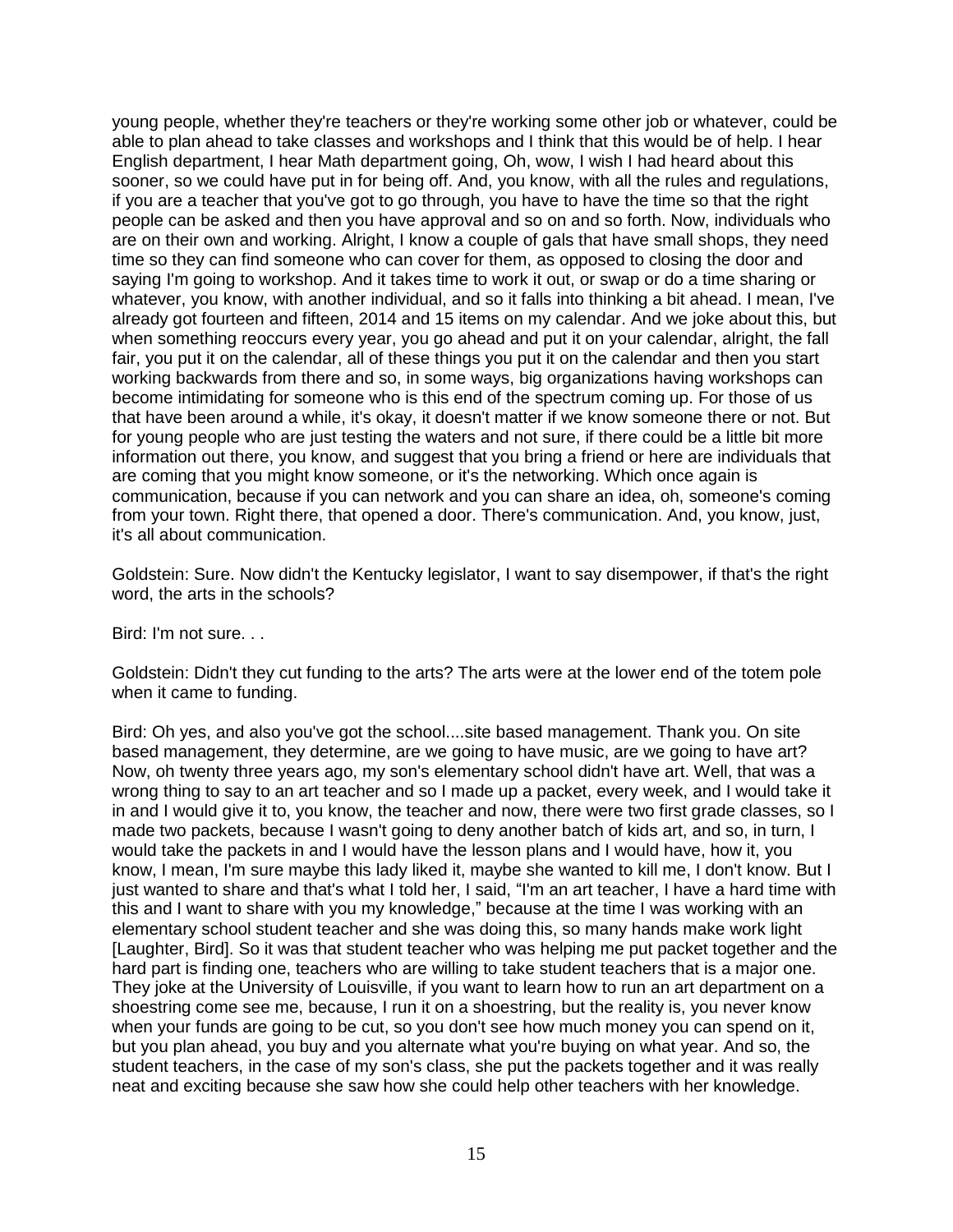Goldstein: Now I know when I was in school. Elementary school, junior high and high school in New York, we had art classes. In fact, junior high and high school it was mandatory that everyone went to art classes. In elementary school, we were given the opportunity to take private music lessons on your instrument of choice and this was all provided by the school system.

Bird: Awesome.

Goldstein: So, I'm assuming that Kentucky has never met that level....

Bird: Alright, alright, I haven't been teaching in Kentucky since 1980. And I was fortunate to be at the Brown School, which was at the Brown Hotel and I had the most awesome room in the world. I had the width of the hotel from Broadway to the alley behind it and if you imagine that center hall where you'd have rooms on one side and rooms on the other, there were no walls. Broadway side was the dry side and was carpeted. The alley side was the wet side and it was linoleum. And it was the most awesome room to be in. There were no walls between myself and the next gal who was an English teacher, which was really neat, because they were studying movies. You know, so [Laughter, Bird]. But, in turn, there was a respect, and I had all the students, it was wonderful because I had middle school up. And in turn, every student was having skills and we had a report card that wasn't a traditional A or B or C. It was showing what skills the students had worked on, so we were looking at skills. And the skills aren't just art skills, but they're skills that cross the board. I found, some kids had problems with their manual dexterity and were having a terrible time using scissors. Well, it's interesting because we do have right handed scissors and left handed scissors and you know, non-descriptional scissors that it doesn't matter if your right handed or left handed and you start realizing that there's some students that have never really developed holding a pencil. I start off with teaching calligraphy. Everybody needs to know how to write. And so many schools now, it's all about the keyboard and the computer, and yet when students then need to pencil or pen in hand and write, you do a lot better if the teacher can read it.

Goldstein: Now when you were in [glitch in audio]

Bird: Taught calligraphy. I taught calligraphy. . .

Goldstein: And was that to every school?

Bird: That was to every student that came through the art department and I had the middle school, high school crew.

Goldstein: So every student that came through the art department. So that was a choice.

Bird: Martha Ellison. It might have been a choice, but the principal Martha Ellison made it. [Laughter, Bird] Not, I wouldn't say, mandatory, but the fact is, she worked on kid's schedules so that they came through art.

Goldstein: Okay, wonderful.

Bird: And then in turn, I had biological art classes. I had students....I mean let's put the biology and the art together. Down the street was a florist and I would hike down to the florist and I would hit them up for their flowers that they were throwing out and I would bring them back to school and I had students dissecting the flowers, so it wasn't just looking at a picture in a book,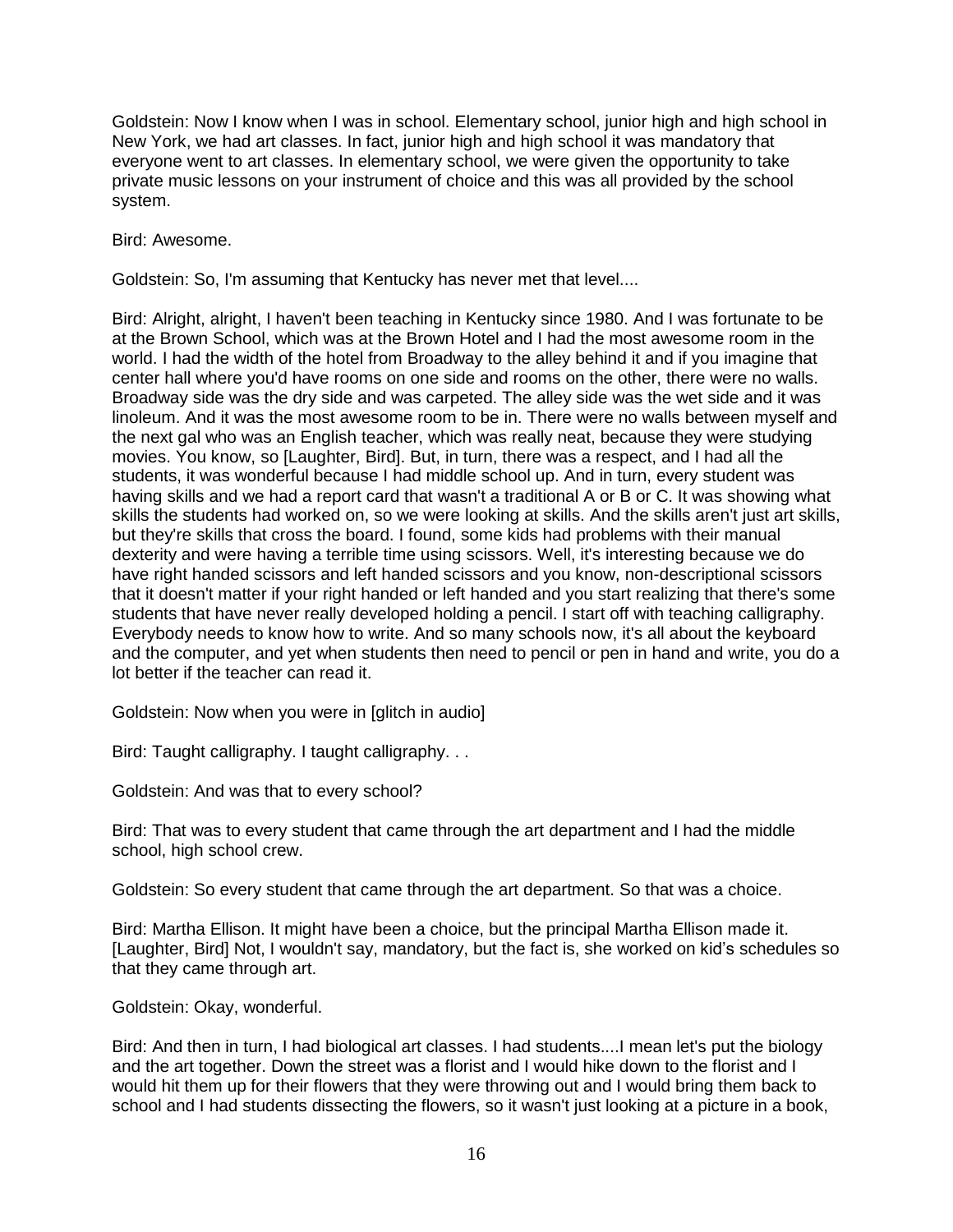but it was really looking at the flowers and the, you know. And in turn, one of my students went on to be a biologist, I mean, in botany. That was her area and it was because of cutting up flowers, you know, I mean, we did all sorts things. We dyed them. Everything you can think about. Why not use the resources at hand? I mean, I was already being the frugal art teacher by getting what somebody else was throwing away, but it was perfect for us, you know? What's ironic, the little kid, who I would see in the afternoons, when I would pick up the flowers, went on to be an art teacher, because she thought it was so neat and I met her because she was my student teacher and she said, you don't remember me, but you were the art teacher that came in and talked about what your art students were doing. So you don't know what you're going to do on your love, you know, reflecting on someone else.

Goldstein: But isn't that wonderful!

Bird: Oh, it was. Just great. She's still an art teacher.

Goldstein: I mean wonderful for you to know that sense of achievement.

Bird: Yes, and you know, she was a little kid and we'd go through them together and I would talk to her about it and you know, here she is all grown up and my student teacher.

Goldstein: One thing that comes to mind when we talk about science and art, in my desk, I have a brochure that the Kentucky Arts Council produced, I'm going to just say, fifteen years ago and I haven't seen anything like it, but I refer back to it frequently, because it shows the correlation of achievement in math and science based on the exposure to art and it's striking.

Bird: Oh, yea.

Goldstein: It's very impressive.

Bird: It is. It is. So many students are visual. So many learners are visual and if you can make the problem visual, you can solve it. Whatever it is. You know, we all know math, sure it's there. We can put the numbers down and we can see it, but whatever you're studying, if it's English, okay, you can draw a little picture. And when something takes on that visual, you can see it in your head and then you can plot out how you can go about solving it and above the door into my room, it says 'Problem Solving 101', you know, and I'm the one who painted it on and I'm waiting, they're going to paint this year. It'll be interesting to see if they paint it out, but [Laughter, Bird], because that's what it is. We're solving problems.

Goldstein: Well, is there anything else that you would like to add? It's sure been interesting and it's a pleasure speaking with you.

Bird: Thank you. It's just....You know, I think back over all other years and the time I spent at Guild fairs and going up the steps to the old Guild office, boy that place was hot in the summertime [Laughter, Bird], but so full of posters and artwork and it was exciting. I mean, it wasn't a very big space, but there were so many memories, chocked in that room, you know, you'd look at a poster, banners. The Guild at one point, I spearheaded this, making gigantic banners that we hung in Louisville, and we had a team of artists and craftsmen. We all got together and we cut out and worked on paper patterns so that they could be silkscreened, and it said the Kentucky Guild with all different areas of interest, you know, whether it looked like a basket or it was a shuttle or it was woodworking. . .